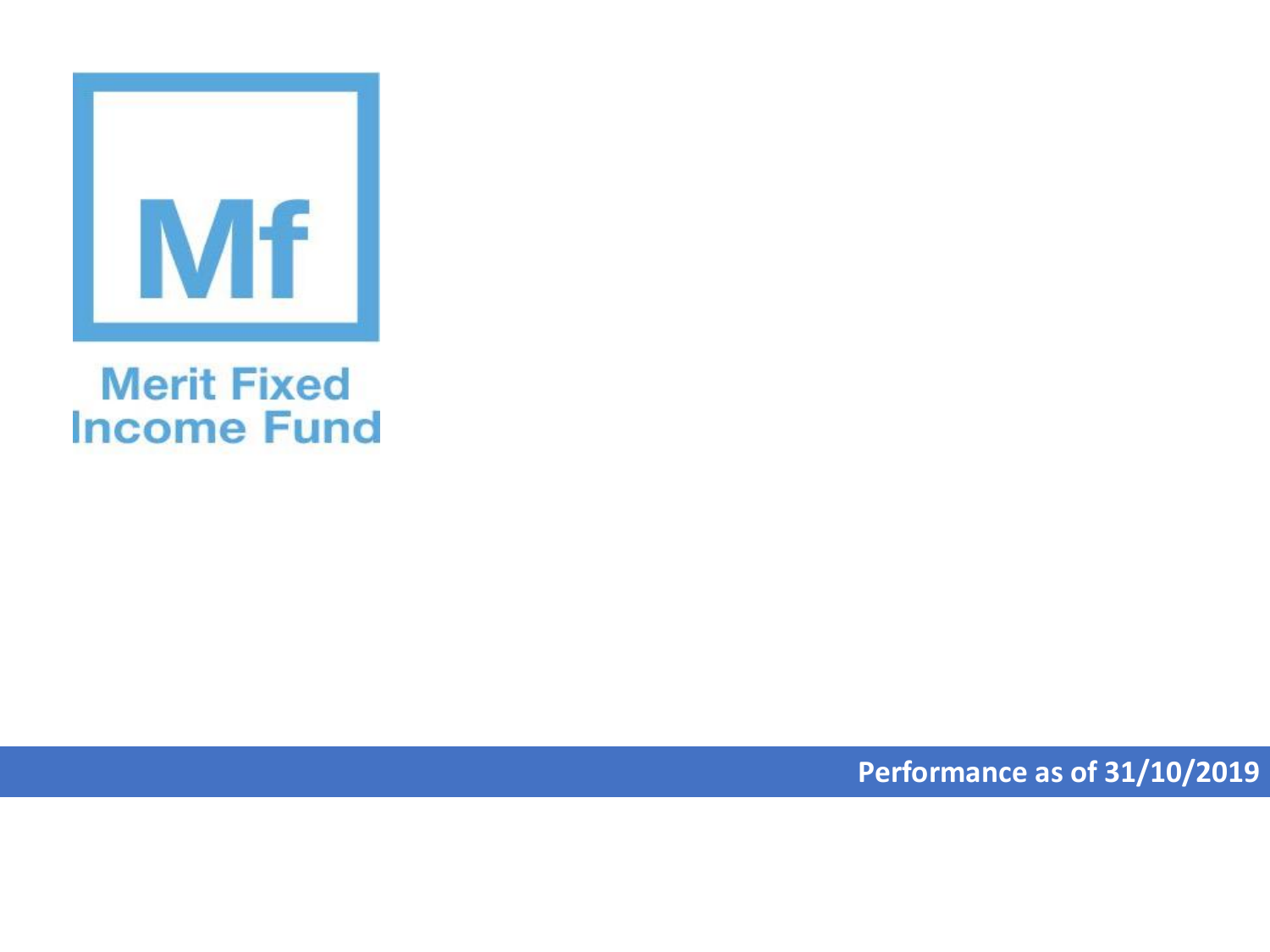## **ME Merit Fixed Income Fund**

**Functional Currency:** USD

**NAV Frequency:** Last Business Day of the Month